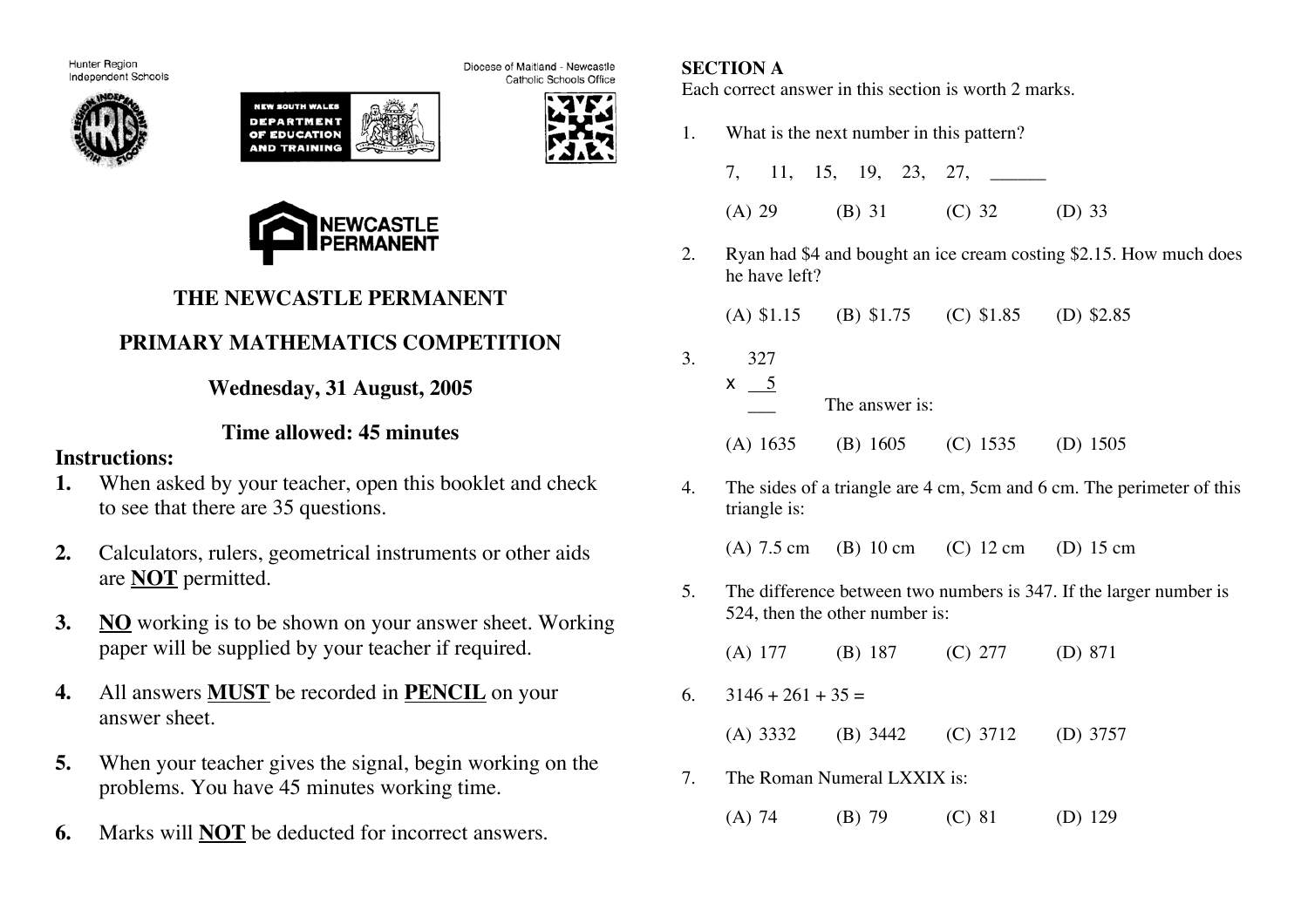- 8. What digit replaces  $\bullet$ ?  $41r2$  $6)24$ 
	- $(A)$  2  $(B)$  4  $(C)$  6  $(D)$  8
- The total mass of three objects weighing  $2.5 \text{ kg}$ ,  $350 \text{ g}$  and  $25 \text{ g}$  is: 9 (A)  $377.5 g$  (B)  $625 g$ (C)  $2.875 \text{ kg}$ (D)  $3.1 \text{ kg}$
- How many letters contained in the word **GEOMETRY** do **NOT** 10. have any lines of symmetry?
	- $(A)$  1  $(B)$  2  $(C)$  3  $(D)$  6
- $11.$ One and two hundredths is:

 $(B) 1.002$  $(C) 1.02$  $(D)$  201  $(A)$  0.102

- Of the four numbers 287, 965, 46 and 956, the sum of the smallest 12. and the largest is:
	- $(A)$  1002  $(B) 1011$  $(C)$  1243  $(D)$  1921
- An object displaces 400 mL of water. Its volume must be: 13.
	- (B) 400 mm<sup>3</sup> (C) 400 m<sup>3</sup> (D) 400 cm<sup>3</sup>  $(A)$  4 L
- Rui arrived at the Station and checked the timetable. The trains to 14. Fassifern leave at 3:01pm, 3:13pm, 3:30pm, 3:45pm and 4:26pm. The station clock showed that it was "twenty to four". How many minutes did Rui wait to catch the next train to Fassifern?

(A)  $5 \text{ minutes}$  (B)  $6 \text{ minutes}$  (C)  $15 \text{ minutes}$  (D)  $46 \text{ minutes}$ 

- A car travels for 4 hours at a speed of 76 km/h. The distance 15. travelled is nearest:
	- $(A)$  20 km 290 km  $(C)$  300 km (D)  $310 \text{ km}$ (B)

#### **SECTION B**

Each correct answer in this section is worth 3 marks.

16. 
$$
\frac{2}{3} + \frac{1}{6} =
$$

(A) 
$$
\frac{3}{9}
$$
 (B)  $\frac{3}{6}$  (C)  $\frac{5}{6}$  (D) 1

The group that contains three prime numbers is:  $17<sub>1</sub>$ 

(A) 3, 9, 17 (B) 2, 8, 14 (C) 1, 9, 25 (D) 2, 11, 23

18. Which of the following does **NOT** equal 25%?

(A) 
$$
\frac{6}{30}
$$
 (B)  $\frac{20}{80}$  (C) 0.25 (D)  $\frac{3}{12}$ 

19. Fence posts are placed 3 metres apart. The number of posts needed to build a fence around a triangular region with sides 21 metres, 21 metres and 30 metres is:

20. A garden bed has a one metre wide path around it as shown in the diagram. The outer dimensions of the path are 9 metres **Garden Bed** by 7 metres. The area of the garden bed  $iS$ :



(D)  $63 \text{ m}^2$ (A)  $24 \text{ m}^2$ (B)  $35 \text{ m}^2$ (C)  $48 \text{ m}^2$ 

Yusef averages 79% in five Mathematics Tests. What must he score 21. in the next test to bring his average up to  $81\%$ ?

 $(A) 2%$ (B)  $81\%$  $(C) 91%$ (D)  $97\%$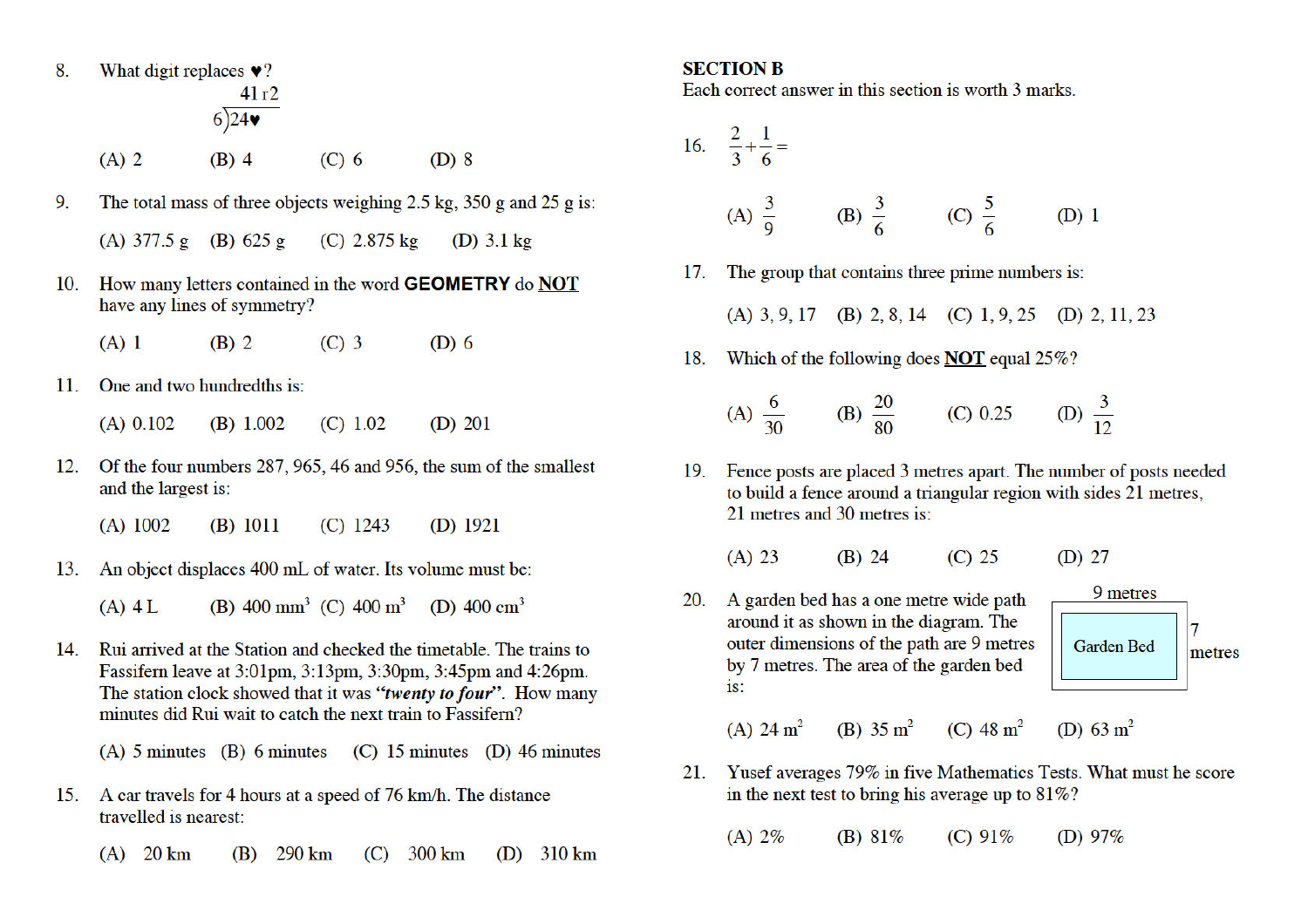A light flashes every 6 minutes and a bell rings every 8 minutes. If 22. the light flashes as the bell is ringing, how many minutes will it be before this happens again?

(A) 18 minutes (B) 24 minutes (C) 30 minutes (D) 48 minutes

The graph shows the points scored by players in our team in a 23. basketball match. The total number of points scored by our team was:



- The correct answer for  $341 \div 4$  is: 24.
	- (B)  $85\frac{1}{341}$  (C) 85.1 (D)  $85\frac{1}{4}$  $(A) 85$
- The year 2006 has the units digit equal to three times the thousands 25. digit. How many years after 2006 will it be before this next happens?
	- $(A)$  10  $(B)$  54  $(C)$  594 (D)  $1003$

#### **SECTION C**

Each correct answer in this section is worth 4 marks.

- Anna noted that she added 354 instead of 35.4 on her calculator. In 26. order to correct this error with a single operation she should now:
	- subtract 318.6  $(A)$
	- add 318.6 (B)
	- add 389.4  $(C)$
	- (D) subtract 389.4
- If two sides of an isosceles triangle were 8 cm and 20 cm, then the 27. third side must be:

 $(A)$  8 cm  $(B)$  12 cm  $(C)$  16 cm  $(D)$  20 cm

- Joan has a set of 100 cards numbered in order from 1 to 100. She 28 forms pairs of cards which have a sum of 50, such as 12 and 38. The number of possible pairs that can be formed is:
	- $(B)$  25  $(A)$  50  $(C)$  24  $(D)$  23
- Seven cubes, each with 1 centimetre 29 edges, are glued together as shown. The total surface area of this solid is:



(A)  $14 \text{ cm}^2$ (B)  $28 \text{ cm}^2$  (C)  $35 \text{ cm}^2$ (D)  $42 \text{ cm}^2$ 

30. A scoop is used to take a sample of 10 cubes from a bag of 2000 cubes. In the sample there are 3 red cubes, 5 blue cubes and 2 yellow cubes.

The predicted number of yellow cubes in the bag is:

 $(A)$  100  $(B) 200$  $(C)$  400  $(D)$  600